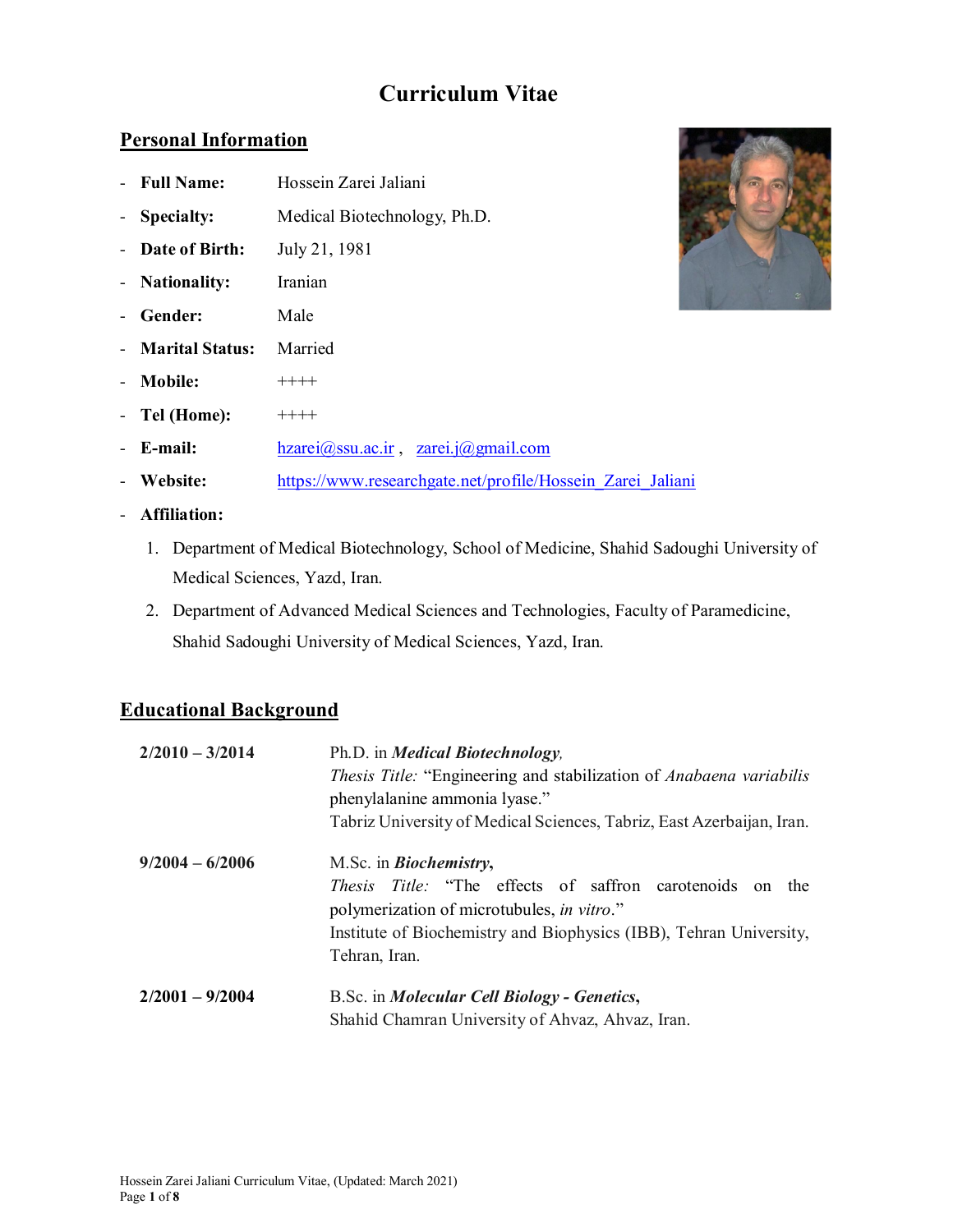### **Academic and Research Experience**

| $9/2014$ – present | <b>Assistant Professor</b>                                                                                  |
|--------------------|-------------------------------------------------------------------------------------------------------------|
|                    | School of Medicine, Shahid Sadoughi University of Medical Sciences and<br>Health Services, Yazd, Iran.      |
| $4/2011 - 10/2013$ | Researcher<br>Drug Applied Research Center, Tabriz University of Medical Sciences,<br>Tabriz, Iran.         |
| $5/2019 - 9/2009$  | Researcher<br>Math Cell Institute, Tehran, Iran.                                                            |
| $4/2007 - 12/2008$ | Researcher<br>Center for Monoclonal Antibody Research (MARC), Avicenna Research<br>Institute, Tehran, Iran. |

### **Published Articles**

- o Chaperone-Assisted Soluble Expression of a Humanized Anti-EGFR ScFv Antibody in *E. coli.*  Kamal Veisi, Safar Farajnia\*, Nosratollah Zarghami, Hamid Reza KhoramKhorshid, Nasser Samadi, Shiva Ahdi Khosroshahi, **Hossein Zarei Jaliani**. Advanced Pharmaceutical Bulletin, Vol 5, No 1, P621–627.
- o Cytoplasmic Expression, Optimization and Catalytic Activity Evaluation of Recombinant Mature Lysostaphin as an Anti-staphylococcal Therapeutic in Escherichia coli. Samaneh Naderi, Mohammad Yousef Alikhani, Jamshid Karimi, Nooshin Shabab, Nejad Mohamadi, **Hossein Zarei Jaliani**, Massoud Saidijam**\*.** Acta Medica International. 2015. Vol 2, No 2.
- o Recombinant Production and Affinity Purification of the Mature Form of Staphylolysin (LasA) Protein in *E. coli.* Behnaz Rahmani, **Hossein Zarei Jaliani\***, Akram Astani, Mohammad Hassan Kheirandish, Ahmad Mosaddegh, Abolghasem Asadi Saghandi. International Journal of Medical Laboratory. 2017. Vol 4, No 4, P260-267.
- o Recombinant production and affinity purification of the FraC pore forming toxin using hexa-His tag and pET expression cassette. Mehdi Imani\*, **Hossein Zarei Jaliani**, Mohammad Hassan Kheirandish, Mahnaz Azadpour. Iranian Journal of Basic Medical Sciences. Vol 20, No 4, P380-385.
- o Application of a Seamless and Restriction Endonuclease-free Cloning Method to Produce Recombinant Full-length N-terminal His-tagged Streptolysin O in *E.coli*. Mohammad Hassan Kheirandish, **Hossein Zarei Jaliani\***, Behnaz Rahmani. International Journal of Medical Laboratory. 2017. Vol 4, No 3, P189-200.
- o Use of Single-Chain Antibody Derivatives for Targeted Drug Delivery. Yaghoub Safdari\*, Vahideh Ahmadzadeh, Masoumeh Khalili, **Hossein Zarei Jaliani**, Vahid Zarei, Vahid Erfani-Moghadam. Molecular Medicine. 2016. Vol 22, P258-270.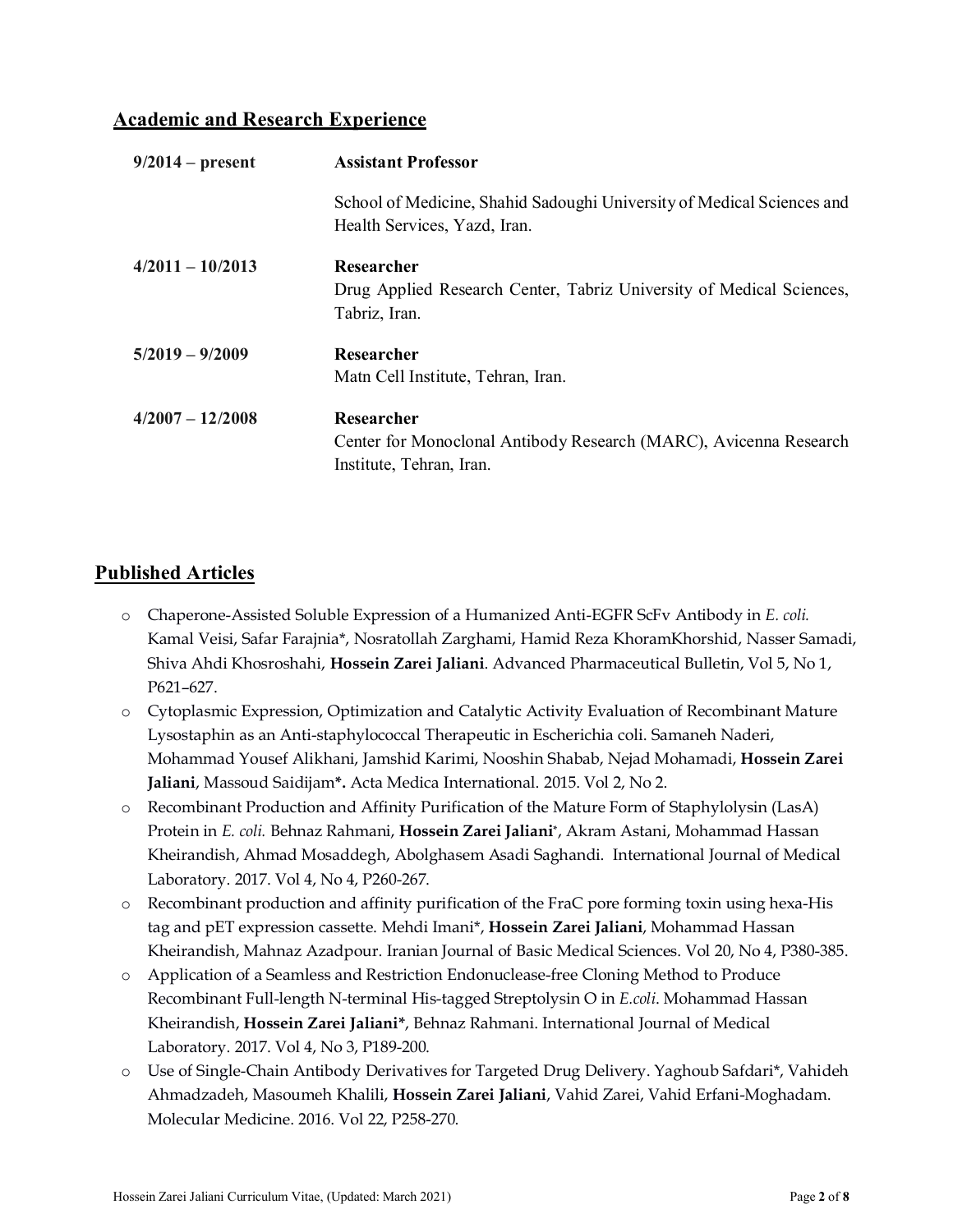- o Synergism between NF-kappa B inhibitor, celastrol, and XIAP inhibitor, embelin, in an acute myeloid leukemia cell line, HL-60. Yaghub Pazhang, **Hossein Zarei Jaliani\***, Mehdi Imani, Hassan Dariushnejad. Journal of cancer research and therapeutics. 2015. Vol 12, No 1. P155-160.
- o In Solution Cation-Induced Secondary and Tertiary Structure Alterations of Human Calprotectin. Mehdi Imani\*, Yaser Bahrami, **Hossein Zarei Jaliani**, Sussan Kaboudanian Ardestani. The Protein Journal. 2014. Vol 33, No 5, P465-473.
- o Evaluating cytotoxic effects of recombinant fragaceatoxin C pore forming toxin against AML cell lines. Mahnaz Azadpour, Maedeh Karimian, Mohammad Hassan Kheirandish, Abolghasem Asadi-Saghandi, Mehdi Imani, Akram Astani, **Hossein Zarei Jaliani\*** . Iranian Journal of Basic Medical Science. 2018. Vol 21, No 9, P878–883.
- o Paclitaxel and curcumin coadministration in novel cationic PEGylated niosomal formulations exhibit enhanced synergistic antitumor efficacy. Alemi A, Zavar Reza J\*, Haghiralsadat F, **Zarei Jaliani H**, Haghi Karamallah M, Hosseini SA. Journal of Nanobiotechnology. 2018. Vol 16, No 28, P1-20.
- o Novel poly (ADP)-ribose polymerase (PARP) inhibitor AZD2461 down-regulates VEGF and induces apoptosis in prostate cancer cells. Saman Sargazi, Ramin Saravani\*, Javad Zavar Reza\*, **Hossein Zarei Jaliani**, Hamidreza Galavi, Mahdiyeh Moudi, Najmeh AlsadatAbtahi. Iranian Biomedical Journal**.** 2019. Vol 23, No 5, P312-323.
- o Novel Poly (ADP-Ribose) Polymerase Inhibitor AZD2461 Combined with Valproic Acid Exerts Mild Antagonistic Effects in Hela Cells. Saman Sargazi, Ramin Saravani\*, Javad Zavar Reza\*, **Hossein Zarei Jaliani**, Shekoufeh Mirinejad, Mahdiyeh Moudi and Hamidreza Galavi. Gene, Cell and Tissue. 2018. Vol 5, No 3, P1-6.
- o Mild antagonistic effect of Valproic acid in combination with AZD2461 in MCF-7 breast cancer cells. Saman Sargazi, Omid kooshkaki, Javad Zavar Reza, Ramin Saravani, **Hossein Zarei Jaliani**, Shekoufeh Mirinejad and Fatemeh Meshkini. Medical Journal of the Islamic Republic of Iran. 2019. Vol 33, No 1, P175-180.
- o Recombinant Production of a Novel Fusion Protein: Listeriolysin O Fragment Fused to S1 Subunit Of Pertussis Toxin. Hossein Forghani, Mahin Jamshidi Makiani, **Hossein Zarei Jaliani\***, Mina Boustanshenas, Seyed Mohsen Zahraei. Iranian Biomedical Journal. 2021. Vol 25, No 1, 33-40.
- o IRAK1 Gene Polymorphism in Rheumatoid Arthritis. Najme Hosseini, Mohammad Taher Tahoori\*, Adel Mohammadzadeh, **Hossein Zarei Jaliani**, Morteza Bitaraf Sani, Hosein Soleimani Salehabadi. Immunological Investigations. 2020. Vol 49, No 8.
- o Effects of carfilzomib alone and in combination with cisplatin on the cell death in cisplatin-sensitive and cisplatin-resistant ovarian carcinoma cell lines. S Zarei, J Zavar Reza, **H Zarei Jaliani**, M R Hajizadeh, S Sargazi, H Hosseinian. Bratislava Medical Journal (Bratisl Lek Listy). 2019. Vol 120, No 6, P468-475.
- o Therapeutic Potential of Curcumin in the Treatment of Glioblastoma Multiforme. Seyed Hossein Shahcheraghi, Mahtab Zangui, Marzieh Lotfi, Majid Ghayour-Mobarhan, Ahmad Ghorbani, **Hossein Zarei Jaliani**, Hamid Reza Sadeghnia, Amirhossein Sahebkar**\*** Current Pharmaceutical Design. 2019. Vol 25, No 3, P333-342.
- o Specific targeting of a pore-forming toxin (listeriolysin O) to LHRH-positive cancer cells using LHRH targeting peptide. Mohammad Hassan Kheirandish, **Hossein Zarei Jaliani\***, Behnaz Rahmani, Habib Nikukar. Toxicon. 2019. Vol 164, P82-86.
- o Carfilzomib Induces Drug Resistance in A2780 Ovarian Cancer Cells Through p53-Dependent and Caspase-3 Independent Pathways. Sadegh Zarei, Javad Zavar Reza, **Hossein Zarei Jaliani**, Mohammad Reza Hajizadeh, Saman Sargazi. Journal of Applied Biotechnology Reports. 2019. Vol 6, No 2, P45-49.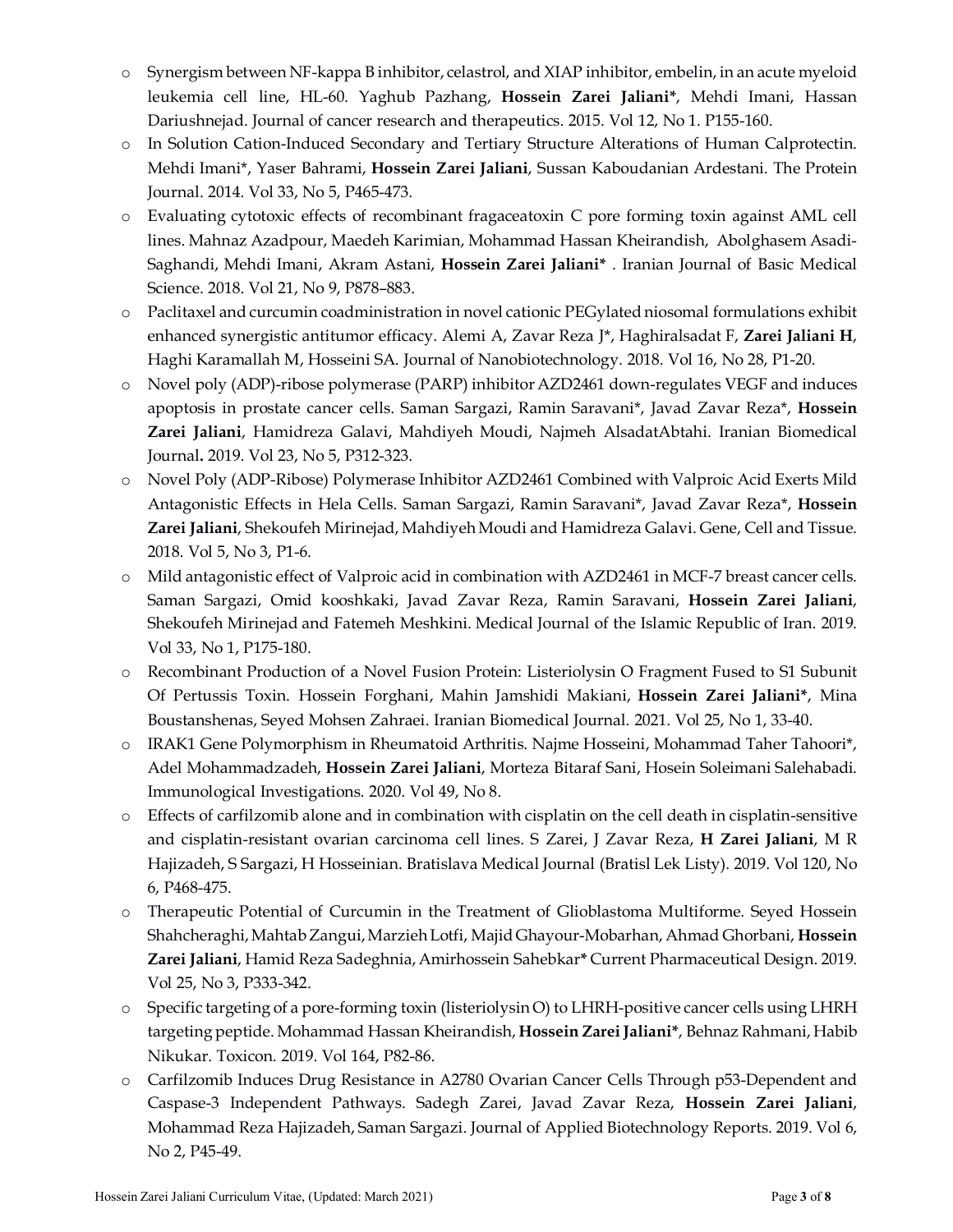- o Targeting MCF-7 Cell Line by Listeriolysin O Pore Forming Toxin Fusion with AHNP Targeted Peptide. Gholamreza Fotoohi-Ardakani, Majid Kheirollahi\*, **Hossein Zarei Jaliani**, Mohadese Noorian, Hossein Ansariniyia. Advanced Biomedical Research. 2019. Vol 8, No 33.
- o Induction of apoptosis and modulation of homologous recombination DNA repair pathway in prostate cancer cells by the combination of AZD2461 and Valproic acid. Saman Sargazi, Ramin Saravani, Javad Zavar Reza, **Hossein Zarei Jaliani**, Shekoufeh Mirinejad, Zohreh Rezaei, Sadegh Zarei. EXCLI J (Experimental and clinical sciences journal). 2018. Vol 8, No 18, P485-498.
- o Effects of galbanic acid on proliferation, migration, and apoptosis of glioblastoma cells through PI3K/Akt/mTOR signaling pathway. Seyed H Shahcheraghi, Marzieh Lotfi, Mohammad Soukhtanloo, Majid Ghayour Mobarhan, **Hossein Zarei Jaliani**, Hamid R Sadeghnia, Ahmad Ghorbani. Current Molecular Pharmacology. 2021. Vol 14, No 1, P79-87.
- o Toward an Alum Free Mono-Component Monovalent Pertussis Vaccine: A Cytokine Response Assay. Hossein Forghani, Mahin Jamshidi Makiani\*, **Hossein Zarei Jaliani\***, Seyed Mohsen Zahraei, Seyedeh Mahdieh Namayandeh, Parisa Khani. Iranian Journal of Immunology. Vol 17, No 2, P111- 120.
- o Enhancement of Pharmaceutical Urate Oxidase Thermostability by Rational Design of De Novo Disulfide Bridge. Leila Rezaeian-Marjani; Mehdi Imani\*; **Hossein Zarei Jaliani**. Iranian Journal of Biotechnology. Vol 18, No 3, P1-11.

### **Conferences**

- Oral presentations:
	- **2006** "*Saffron carotenoids affect polymerization of microtubular protein*", 2nd International Symposium on Saffron Biology and Technology, ISSBT (2006), Mashhad, Khorasan Razavi, Iran.
- Poster Presentations:
	- **2013** "*Humanized single chain antibody humMR1, an antibody targeting EGFRvIII with great*  specificity", 1<sup>st</sup> Tabriz International Life Science Conference and 12<sup>th</sup> Iran Biophysical Chemistry Conference, Tabriz, Iran.
	- **2013** "*Optimized Expression and Purification of Anabeana variabilis phenylalanine ammonia lyase in E.coli*", 1<sup>st</sup> Tabriz International Life Science Conference and 12<sup>th</sup> Iran Biophysical Chemistry Conference, Tabriz, Iran.
	- **2007** "*TiO2 Nanoparticles for treating Cancer*", First Sharjah International Conference on Nanotechnology and Its Applications", Sharjah, UAE.
	- 2006 "*Toward uncovering MRP8 secretion mechanism through cell membrane*", 31<sup>st</sup> FEBS Congress, Istanbul, Turkey.
	- 2006 *"The crocin interaction with tubulin heterodimers"*, 7<sup>th</sup> Iranian Biophysical Chemistry Conference, Tabriz, Iran.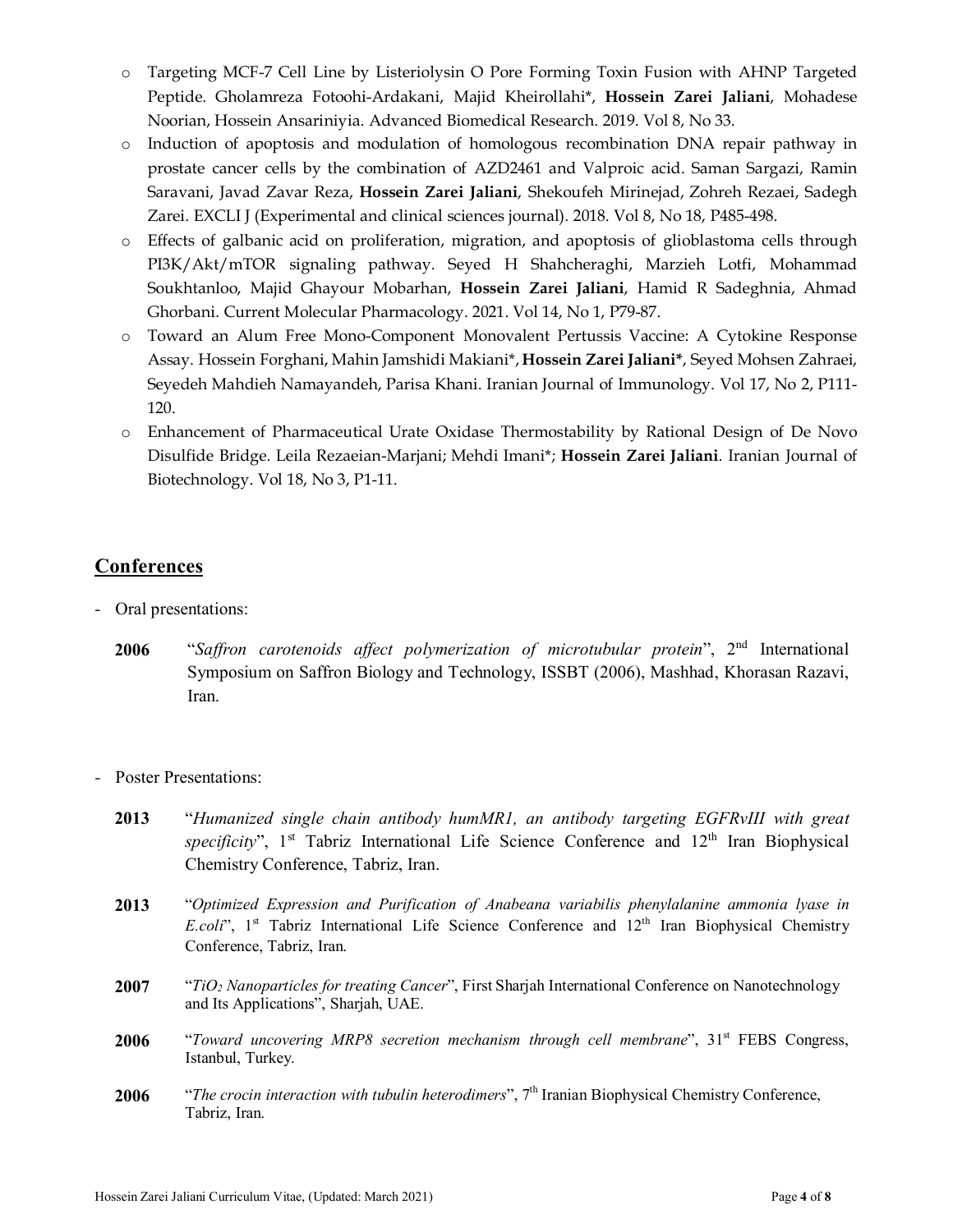**2006** "*The effect of crocetin on polymerization of brain tubulins*", IBC2006, Tarbiat Modares University, Tehran, Iran.

## **Teaching Experiences**

| $8/2015 - now$             | For the MSc students of Medical Biotechnology at Shahid Sadoughi<br>University of Medical Sciences and Health Services, Yazd, Iran.<br>Courses:<br>Cell & Molecular Biology<br>$\bullet$<br>Genetic Engineering (Theory and Practice)<br>$\bullet$<br>Advanced techniques in Biotechnology<br>$\bullet$<br>Immunochemistry (in part)<br>Bioinformatics (in part) |
|----------------------------|------------------------------------------------------------------------------------------------------------------------------------------------------------------------------------------------------------------------------------------------------------------------------------------------------------------------------------------------------------------|
| $2/2016 - 7/2018$          | For the MSc students of Microbial Biotechnology at Islamic Azad<br>University, Urmia Branch, Urmia, Iran.<br>Courses:<br>Protein Engineering<br>Pharmaceutical Biotechnology<br>$\bullet$                                                                                                                                                                        |
| <b>Research Experience</b> |                                                                                                                                                                                                                                                                                                                                                                  |
| 2017                       | Improving the efficacy of lactobacillus kefir alcohol dehydrogenase by<br>chemical stabilizers, Shiraz University of Medical Sciences, Shiraz, Iran.                                                                                                                                                                                                             |
| 2017                       | Production of Protein G-based affinity purification columns, Shahid<br>Sadoughi University of Medical Sciences, Yazd, Iran.                                                                                                                                                                                                                                      |
| 2016                       | Rational engineering and targeted mutagenesis for stabilization enhancement<br>of lactobacillus kefir alcohol dehydrogenase in the presence of organic<br>solvents, Shiraz University of Medical Sciences, Shiraz, Iran.                                                                                                                                         |
| 2016                       | Design and Production of recombinant ribonuclease and evaluation of its<br>apoptotic effects on human cancer cells, Shiraz University of Medical<br>Sciences, Shiraz, Iran.                                                                                                                                                                                      |
| 2016                       | Designing and laboratory-scale production of recombinant subunit vaccine<br>for pertussis, Shahid Sadoughi University of Medical Sciences, Yazd, Iran.                                                                                                                                                                                                           |
| 2016                       | Engineering of a pore forming toxin to prepare anti-tumor specific toxins<br>against breast cancer cells, Shahid Sadoughi University of Medical<br>Sciences, Yazd, Iran.                                                                                                                                                                                         |
| 2012                       | Engineering and stabilization of Anabaena variabilis phenylalanine ammonia<br>lyase, Drug Applied Research Center, Tabriz University of Medical<br>Sciences, Tabriz, Iran.                                                                                                                                                                                       |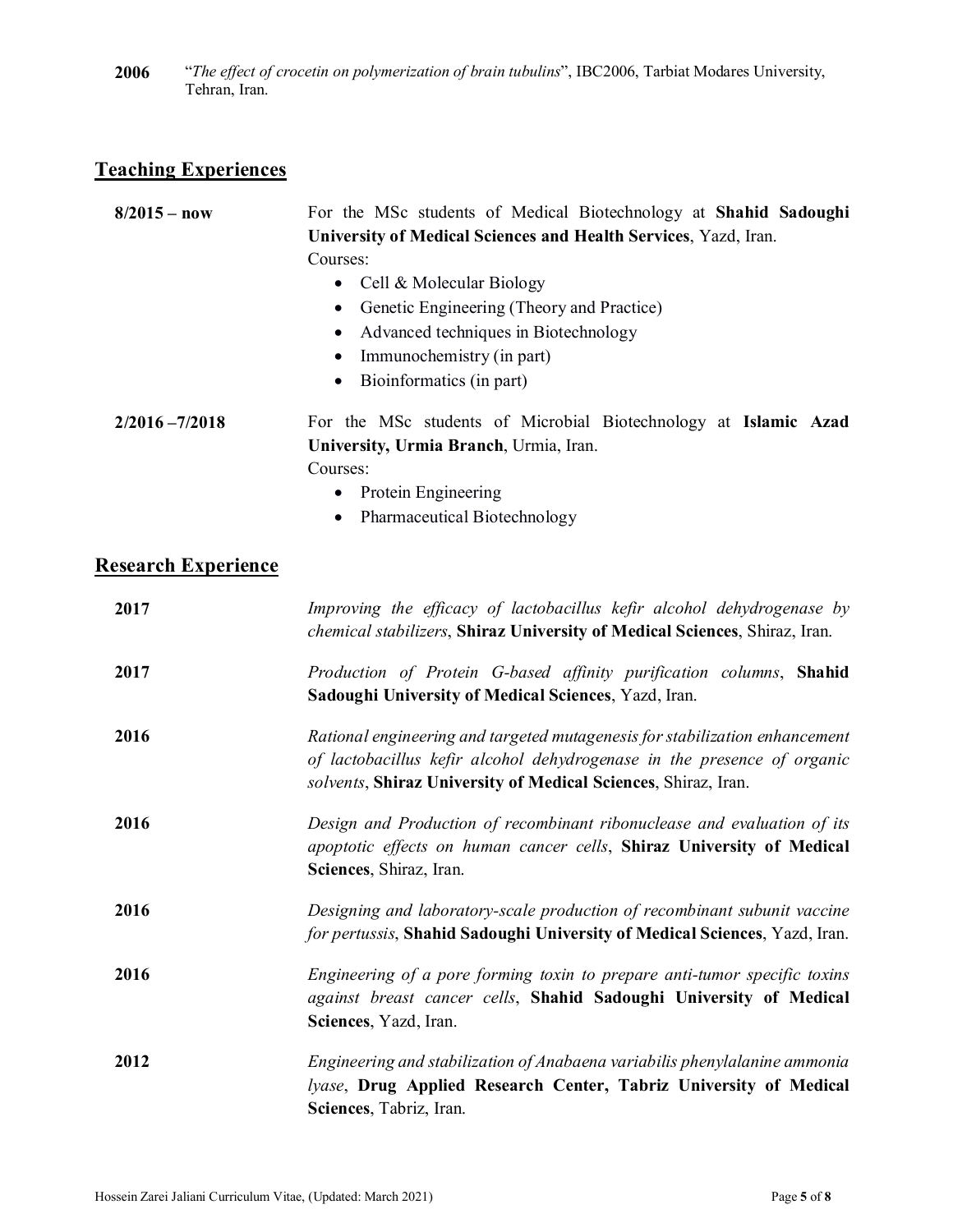| 2008 | Preparation and purification of mouse IgM and the production of polyclonal<br>antibody production against it for preparation of its affinity column,<br>Monoclonal Antibody Research Center, Avicenna Research Institute. |
|------|---------------------------------------------------------------------------------------------------------------------------------------------------------------------------------------------------------------------------|
| 2008 | Investigation of the vitamin-D receptor expression in non-obstructive<br>azoospermia patients, Monoclonal Antibody Research Center, Avicenna<br><b>Research Institute.</b>                                                |
| 2008 | Establishment of Therapeutic Monoclonal Antibody technology: Phase 1:<br>production of monoclonal antibody against Her-2 in the laboratory scale,<br>Monoclonal Antibody Research Center, Avicenna Research Institute.    |
| 2007 | Standardization of Biological Products Efficacy; Specificities and Tests,<br><b>Malek Ashtar University.</b>                                                                                                              |
| 2007 | Standardization of Enzyme-Based Diagnostic kits; Specificities and Tests,<br><b>Malek Ashtar University.</b>                                                                                                              |
| 2007 | Standardization of Antibody-Based Diagnostic kits; Specificities and Tests,<br><b>Malek Ashtar University.</b>                                                                                                            |

# **Graduate Students Thesis Supervision**

| 2019        | Supervisor | Potentiation of methotrexate effect on MCF-7 cell line by an engineered version<br>of recombinant listeriolysin O adjusted for neutral pH, MSc student of Medical<br>Biotechnology.                       |
|-------------|------------|-----------------------------------------------------------------------------------------------------------------------------------------------------------------------------------------------------------|
| In progress | Supervisor | Drug loading in RBC using listeriolysin O, a pore-forming toxin, MSc student<br>of Medical Biotechnology.                                                                                                 |
| 2020        | Advisor    | Design and Production of recombinant ribonuclease and evaluation of its<br>apoptotic effects on human cancer cells, PhD student of Medical Biotechnology.                                                 |
| 2020        | Advisor    | Improving the efficacy of lactobacillus kefir alcohol dehydrogenase by chemical<br>stabilizers, PhD student of Medical Biotechnology.                                                                     |
| 2020        | Advisor    | Rational engineering and targeted mutagenesis for stabilization enhancement<br>of lactobacillus kefir alcohol dehydrogenase in the presence of organic solvents,<br>PhD student of Medical Biotechnology. |
| 2017        | Supervisor | Cytotoxic effect of a recombinant pore forming toxin against AML cell line, MSc<br>student of Medical Biotechnology, Completed.                                                                           |
| 2017        | Supervisor | Cytotoxic effects of recombinant Anabaene variabilis phenylalanine ammonia<br>lyase enzyme against breast cancer cells, MSc student of Medical<br>Biotechnology, Completed.                               |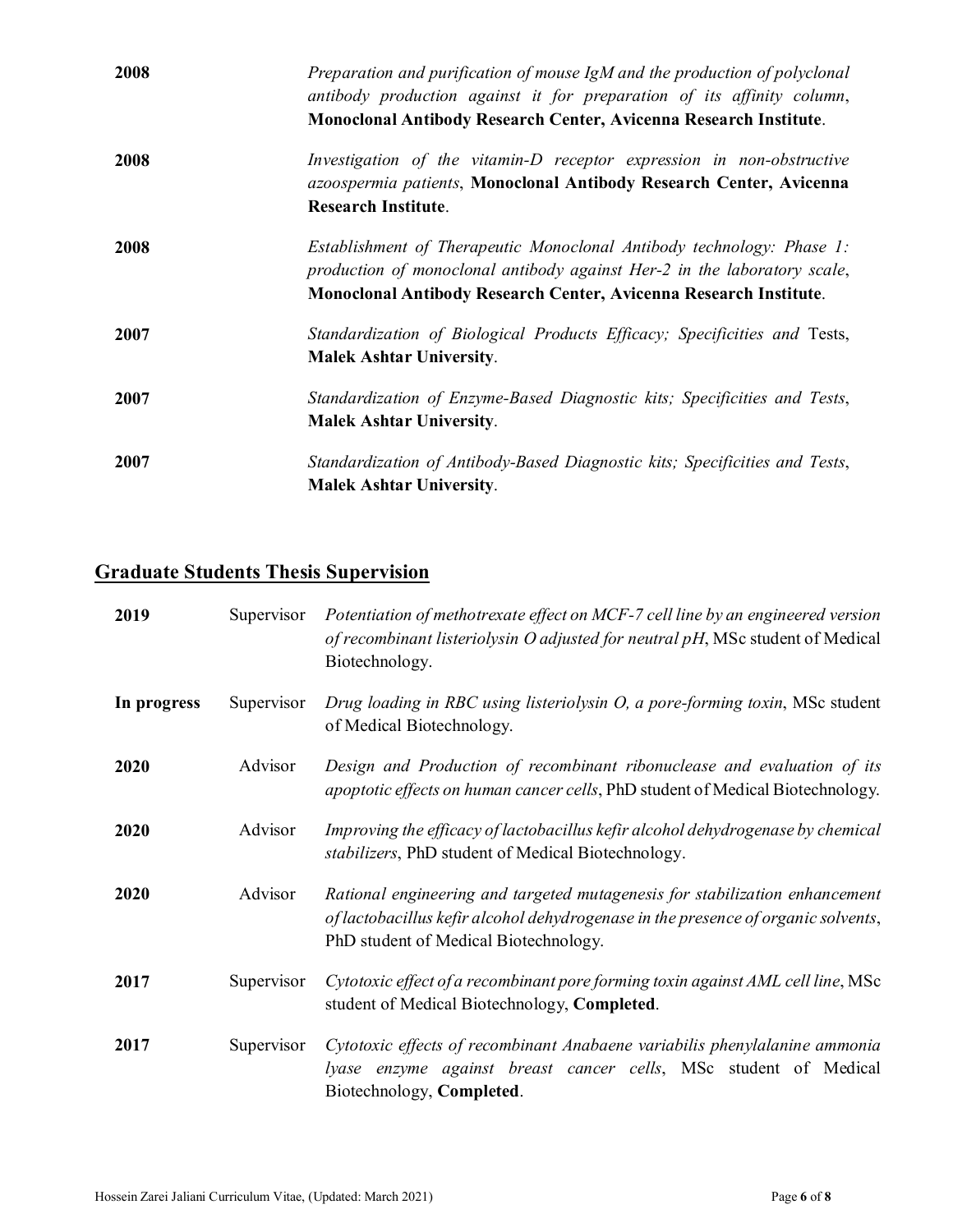| 2017 | Supervisor | Specific targeting of a pore-forming toxin for the drug delivery to animal cell<br><i>culture model system,</i> MSc student of Medical Biotechnology, <b>Completed</b> . |
|------|------------|--------------------------------------------------------------------------------------------------------------------------------------------------------------------------|
| 2017 | Supervisor | Recombinant Production of LasA anti-staphyloccocal protein and its kinetic<br>stability study, MSc student of Medical Microbiology, Completed.                           |

### **Memberships and Responsibilities**

| 2016-2018 | Assistant of Education, Department of Advanced Medical Sciences and<br>Technologies, Shahid Sadoughi University of Medical Sciences, Yazd,<br>Iran. |
|-----------|-----------------------------------------------------------------------------------------------------------------------------------------------------|
| 2016-2021 | Member of the Graduate Students' Council, School of Medicine, Shahid<br>Sadoughi University of Medical Sciences, Yazd, Iran.                        |
| 2015-2018 | Member of the Biotechnology Incubator Admission Committee, Science and<br>Technology Park, Yazd, Iran.                                              |
| 2015-2017 | Dean of the Health Technology Development Office, Shahid Sadoughi<br>University of Medical Sciences, Yazd, Iran.                                    |
| 2015-2017 | Secretary of the Health Technology Council, Shahid Sadoughi University of<br>Medical Sciences, Yazd, Iran.                                          |

#### **Patents**

- Natural multi-purpose product with the effects against sunlight, UV radiation, oxidants and free radicals.
- A simple chromatographic method for extraction of saffron carotenoid, crocin.
- ₋ Topical solution containing anti-staphyloccocal protein (LasA); in Review Process

### **Research Interests & Skills**

- Molecular Cloning and Recombinant Protein Expression in Prokaryotic and Eukaryotic expression systems
- Protein Rational Engineering, Site-Directed Mutagenesis methods (SOEing and quick-change PCR)
- Protein Purification; chromatography (ion-exchange, hydrophobic, gel filtration, and affinity columns)
- Protein Analysis; Electrophoresis and spectroscopic methods
- Enzymology; setting up the enzyme assays and calculating kinetic parameters